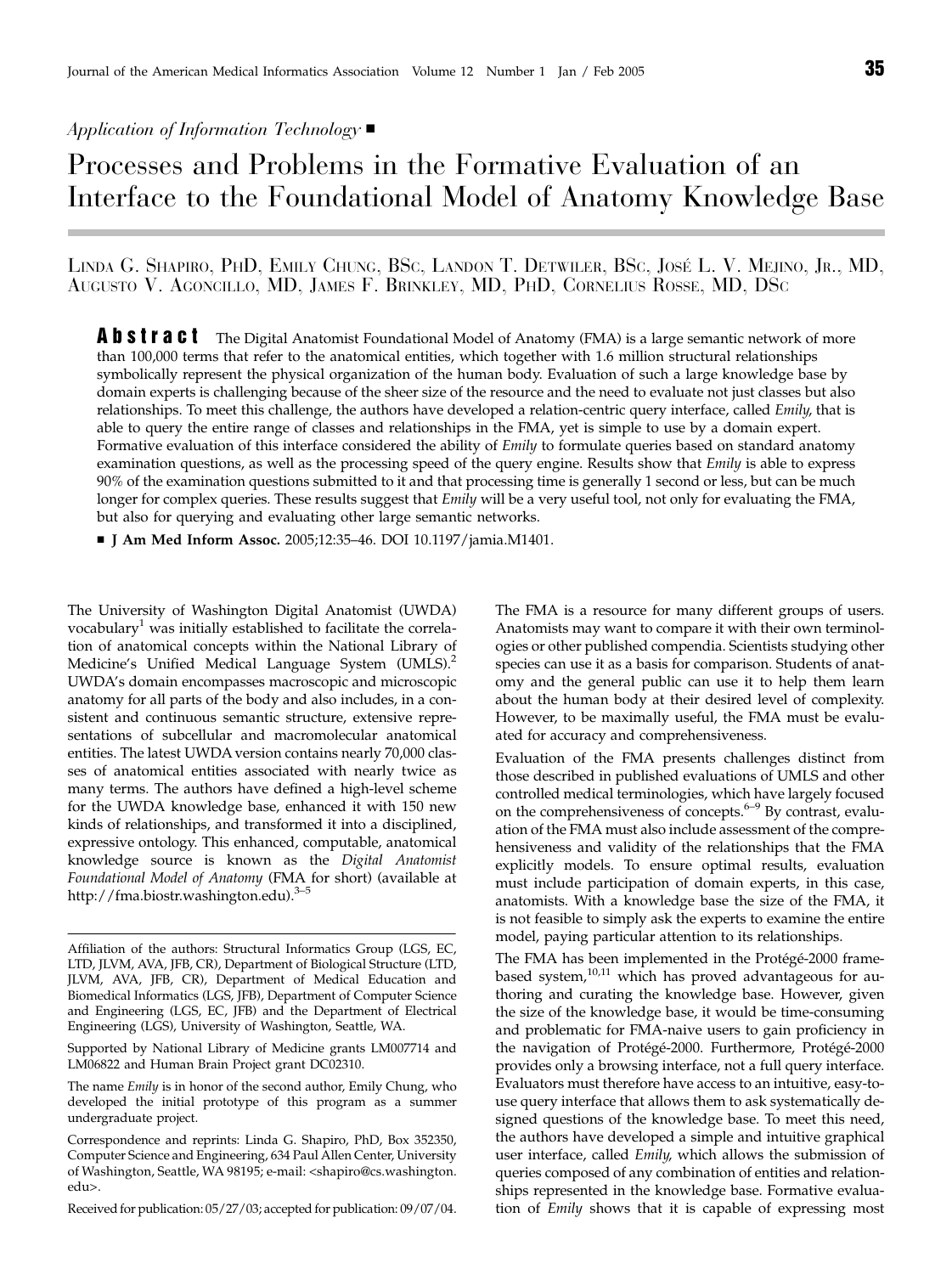queries given to it, it is easy to use by domain experts, and its response time is adequate for use in an evaluation study.

In the remainder of this paper, we describe the interface and its formative evaluation. We conclude that, with only small additions, the interface will become a useful evaluation tool, not only for the FMA, but also for other large semantic networks.

## **Background**

The FMA, constructed using Protégé-2000, $^{10,11}$  explicitly defines classes of anatomical entities and relationships necessary for consistently representing the structure of the idealized human body. Protégé-2000 represents this knowledge, which is a semantic network, in a frame-based system.

Population of the FMA with terms that refer to anatomical entities is guided by a high-level abstraction composed of knowledge elements that the authors consider necessary for comprehensively modeling the structural organization of the human body.<sup>4,5</sup> These knowledge elements include the following:

- Anatomy Taxonomy (AT), an inheritance type hierarchy of anatomical entities;
- Anatomical Structural Abstraction (ASA), which specifies the structural relationships of the entities represented in AT;
- Anatomical Transformation Abstraction (ATA), which describes the morphological transformations of the entities represented in AT during the human life cycle (including prenatal development, postnatal growth, and aging);
- Metaknowledge (Mk), which comprises the principles, rules, and definitions according to which relationships are to be represented in the three other knowledge elements.

The classes of the AT represent entities at all levels of the biological organization of the body from the macroscopic (e.g., brain) to the microscopic, submicroscopic, and molecular (e.g., neuron, mitochondrial crista, alpha-tubulin). The ASA is an aggregate of structural relationships that exist between anatomical entities.<sup>12</sup> The ASA includes a Dimensional Taxonomy, which defines geometric entities of 0–3 dimensions, provides a classification of three-dimensional (3-D) shapes, and describes topological relationships such as parts, containment, adjacency and qualitative coordinates, branches, connectivity, continuity, and attachment. Figure 1 illustrates a portion of the taxonomy of anatomical relationships that are currently being instantiated, and Figure 2 shows how subclasses of these relationships (italicized in the following text) are used in the frame for a single anatomical entity, the esophagus.

As shown in the frame for esophagus (right half of Figure 2), the esophagus is a 3-D entity whose inherent 3-D shape is a hollow cylinder. It is bounded-by the external surface of esophagus. Its immediate superclass is organ with organ cavity (subclass hierarchy, or AT, shown on the left); its instances (e.g., John Doe's esophagus) are by design excluded from the AT. It is part-of foregut and upper gastrointestinal tract and has parts wall of esophagus, lumen of esophagus, cervical part of esophagus, thoracic part of esophagus, and abdominal part of esophagus. It has no branches or tributaries. It is contained-in superior mediastinal space, posterior mediastinal space, left posterior subphrenic space, and space of anterior compart-



**Figure 1.** Some of the subclasses of anatomical relationship in the anatomy taxonomy (is-a hierarchy) of the Foundational Model of Anatomy. The class hierarchy (AT) is shown as it is viewed through the Protégé-2000 user interface.

ment of neck. It contains no other anatomical entities, since only anatomical spaces can have contents, and therefore its lumen contains esophageal secretion and bolus of food (which would be shown in the frame for lumen of esophagus). It is continuous-with pharynx and stomach, and it is adjacent-to trachea, thoracic vertebral column, and thoracic aorta.

This single example shows only a very small number of the 1.6 million relationships that are present in the FMA. As shown in Figure 2, it is possible to browse the FMA by clicking the values of specific relationships (e.g., clicking lumen of esophagus in Figure 2 will navigate to the frame for lumen of esophagus). It is also possible to browse the FMA over the Web using the online Foundational Model Explorer, $13$  which presents a browsing interface based on Protégé. However, the sheer size of the FMA precludes browsing as a meaningful way to evaluate its accuracy and completeness.

The authors have developed a query interface to the FMA, called OQAFMA,<sup>14</sup> which accepts queries in the StruQL database query language.<sup>15</sup> Although end-user applications have been built on top of OQAFMA, the StruQL query language alone is too difficult for nonprogrammers.

Other graphical query languages have been developed for Protégé knowledge bases. For example, the ShriMP (Simple Hierarchical Multi-Perspective) visualization technique<sup>16</sup> has been made available to Protégé-2000 users through the Jambalaya interface.<sup>17</sup> ShriMP uses a nested graph view to present the semantic Web to users. Exploring the FMA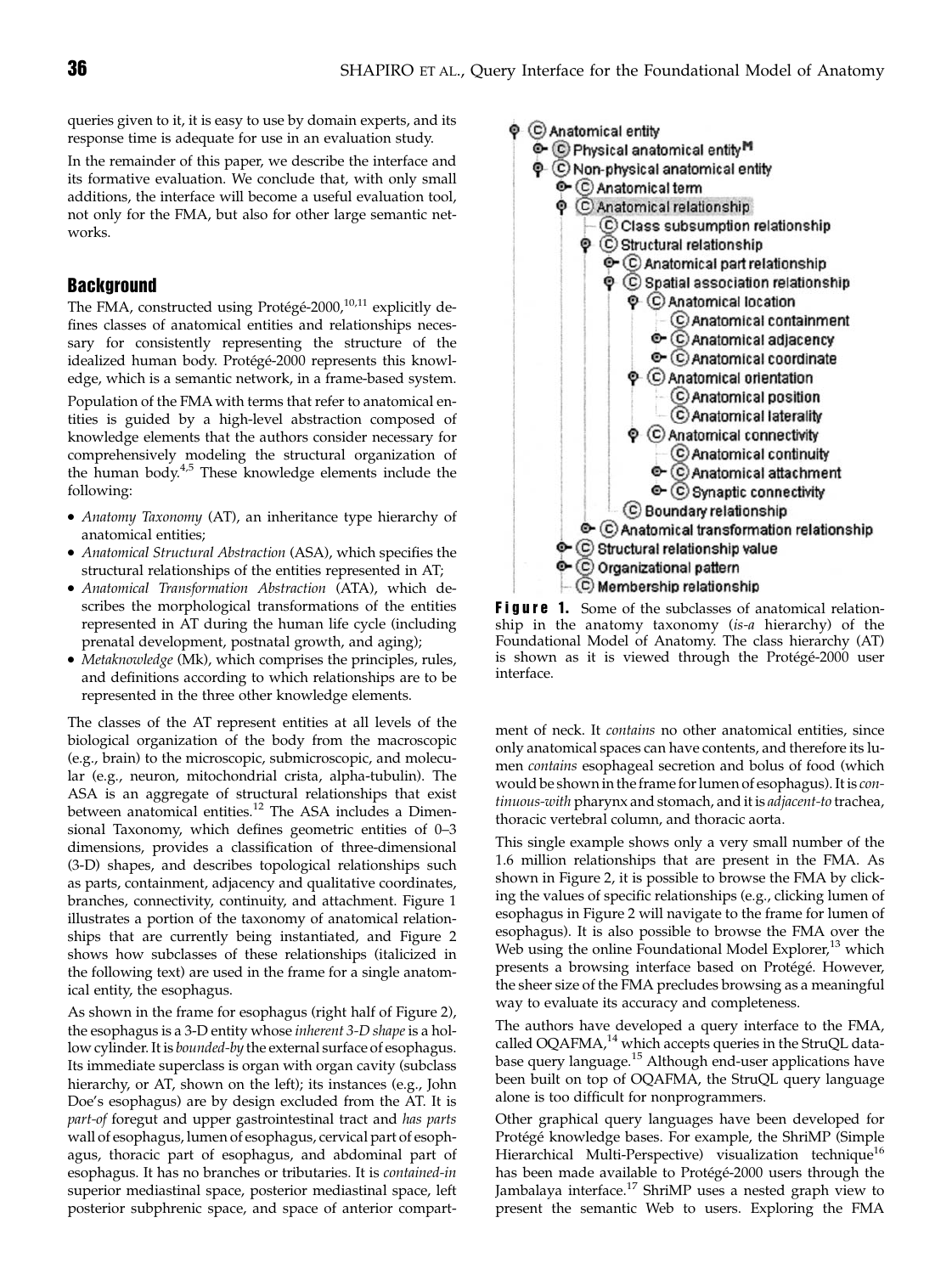

Figure 2. Structural relationships implemented within the frame of Esophagus in Protégé-2000.

through ShriMP/Jambalaya would only provide browsing, not querying capabilities.

Query interfaces have been developed for other large biomedical knowledge bases such as  $GALEN^{18}$  through the GRAIL concept modeling language.<sup>19</sup> However, since this and many other knowledge bases are expressed in description logic rather than frames, the methods are not directly applicable to the FMA.

## Design Objectives

The main functional objective of the *Emily* query interface is to allow users to submit queries concerning the many structural relationships of the ASA. Design objectives include the following: (1) the power to query both direct and closure relationships among anatomical entities, (2) the ability to ask for unknown relationships among given entities, (3) the ability to combine basic queries to ask more complex questions, and (4) a simple method for entering these queries so that nonprogrammers would require very little training to do so.

## System Description

The Emily query interface to the FMA is a Java application, which accesses the Protégé-2000 API (a Java programming interface) to communicate with the FMA knowledge base (which itself is contained in a MySQL relational database). The Emily graphical user interface allows the user to pose basic queries that involve a single structural relationship between two anatomical entities and compound queries that involve more than one relationship. The names of anatomical entities and relationships available in Emily have all been based directly on FMA terms and relationships and include intuitive relationship name synonyms. Emily translates userformulated queries into the appropriate method calls to the underlying Protégé-2000 library, which in turn retrieves the appropriate FMA data from the MySQL relational database. Emily reformats the values returned for display within its graphical interface.

## Types of Queries

Emily can process two kinds of queries: basic and compound. A basic query has the form:  $<$  Subject Relation Object  $>$  where Subject and Object can be any anatomical entity or can be Unknown, and Relation specifies one of the structural relationships of the ASA or can be Unknown. The part-of relationship allows the user to submit queries for is part of (directly), which would return the terms that refer only to those entities of which a given entity is a direct part, and for is part of, which would return those terms that refer to entities of which the given entity is a part in the closure sense: the entities of which the given entity is a direct part, the entities of which those entities are direct parts, and so on. For example, wall of esophagus is part of (directly) esophagus, but esophagus is part of (directly) foregut, which is part of (directly) gut, which is part of (directly) abdomen, which is part of (directly) trunk, which is part of (directly) body. Thus, in the closure sense, wall of esophagus is part of esophagus, foregut, gut, trunk, and body (among other entities).

Examples of basic queries include the following:

- 1. Esophagus is contained in (directly) unknown
- 2. Esophagus is contained in unknown
- 3. Unknown is contained in lumen of esophagus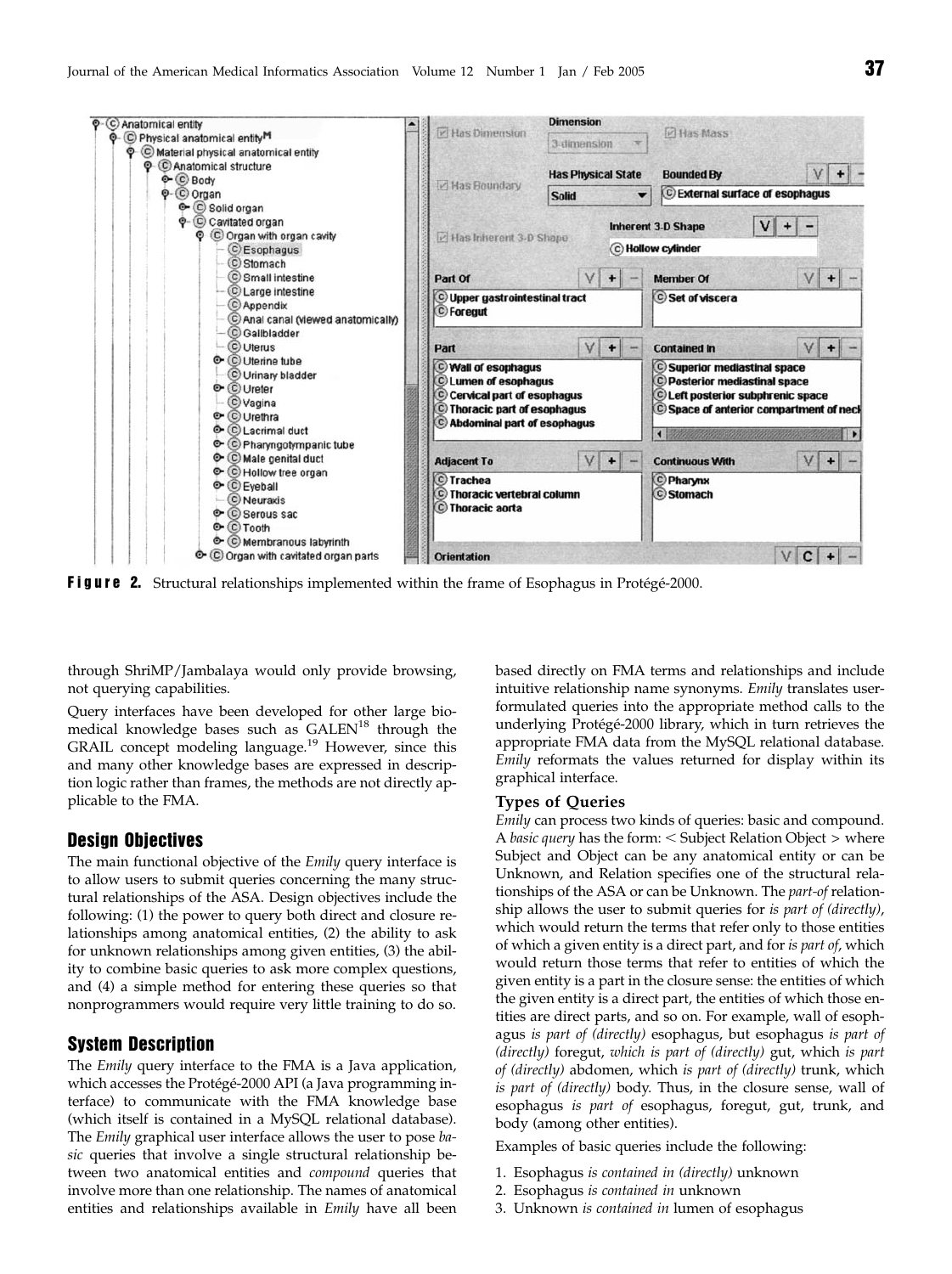- 4. Unknown is part of esophagus
- 5. Wall of esophagus is part of esophagus
- 6. Esophagus unknown gut
- 7. Wall of esophagus unknown stomach

Queries 1–4 each have one unknown and should return a set of zero or more anatomical entities. Query 5 is a yes/no question since it contains no unknowns; the response should be yes. Query 6 contains an unknown relationship between esophagus and gut. The response should be that Esophagus is part-of gut. Note from Figure 2 that Esophagus is part of Foregut, which is part of gut (not shown in Figure 2). Thus, query 5 illustrates the need to traverse relationship paths of lengths greater than 1. Similarly, query 7 asks for the unknown relationship between wall of esophagus and stomach. This query requires *Emily* to search through the database to produce the response that wall of esophagus is continuous with wall of stomach, which is part of stomach.

Compound queries allow the user to ask questions involving more than one relationship. They can be formulated in two different ways: (1) sets of linked queries, and (2) Boolean combinations of several queries. Sets of linked queries may generate or use variables whose values are sets of anatomical entities. Two queries can be linked by a common variable. An example is the query illustrated in Figure 3:

## Unknown is part of (directly) Esophagus

generates the set {part of esophagus, Lumen of esophagus, Wall of esophagus, Cervical part of esophagus, Thoracic, Abdominal part of esophagus}. This set is then assigned to a variable, such as U1, which is automatically created and labeled by Emily. A second query (illustrated in Figure 4)

## U1 is continuous with (directly) Unknown

looks for the is continuous with (directly) relationship between each separate element of U1 and other anatomical entities. The result is a tree structure that contains each element of U1 at the top level and the entities that satisfy the query as children of these top-level entities. For the above query, the tree structure contains the following information (where :: indicates children of an entity with respect to the continuous relationship).

Wall of esophagus::(Wall of stomach, Wall of pharynx)

Lumen of esophagus::(Cavity of pharynx, Cavity of stomach) Cervical part of esophagus::(Pharynx, Thoracic part of esophagus)

Thoracic part of esophagus::(Cervical part of esophagus, Abdominal part of esophagus)

Abdominal part of esophagus::(Thoracic part of esophagus, Cardia of stomach)



Figure 3. The Emily graphical user interface: processing of a basic query. The user has selected Unknown is part of (directly) Esophagus and clicked on the query button. The query is shown as a string in the Query column of the lower portion of the interface (for use in future compound queries), and the result set is displayed to its right in the Result column. The result set has been assigned to the system-generated variable U1. This set can now be used to formulate a new query U1 is continuous with (directly) Unknown, as discussed in the text. The interface for the compound query consisting of these two linked queries is shown in Figure 4.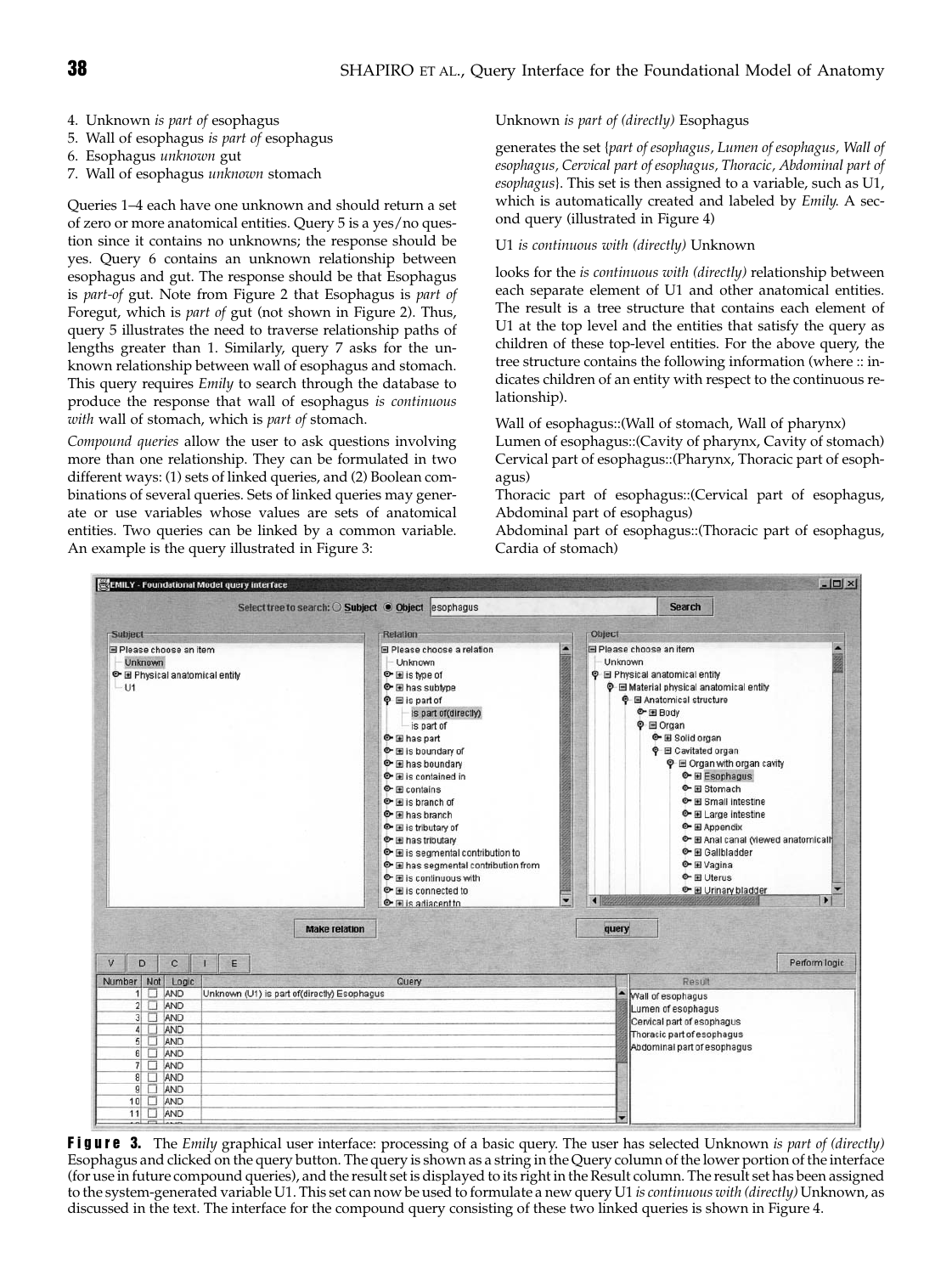

Figure 4. The Emily graphical user interface: processing of a compound query that is a set of linked queries derived from the Result shown in Figure 3. At the time of the snapshot, both of the linked queries have been executed, and the returned tree has been opened to show its full structure. Set U1 contains the result of the first query, and set U2 contains the results of the second query. Part of the returned tree structure is visible in the Result column.

In addition to the tree structure displayed as the query result, another variable, U2, is assigned to the set {Wall of stomach, Wall of pharynx, Cavity of pharynx, Cavity of stomach, Pharynx, Thoracic part of esophagus, Cervical part of esophagus, Abdominal part of esophagus, Cardia of stomach}, which is the set of leaves of the tree.

For Boolean combinations of several queries, results produced by each query are combined via Boolean operators. For example, if one asks, ''What is continuous with the abdominal part of the esophagus that is not part of the esophagus?,'' the Emily query would be:

Unknown is continuous with (directly) Abdominal part of esophagus

and not

Unknown is part of (directly) Esophagus

The first query produces the set {Thoracic part of esophagus, Cardia of stomach}, the second produces {Wall of esophagus, Lumen of esophagus, Cervical part of esophagus, Thoracic part of esophagus, Abdominal part of esophagus}. The Boolean combination produces the set {Cardia of stomach}.

#### Answering ''Unknown'' Queries

Unknown relationship queries (such as Query 7 in the previous section) are interesting because there are many potential answers to a single query, but most of them are not very useful. Emily's unknown-relationship strategy is threefold:

- 1. The system will first search for direct and closure relationships between the two entities. The database can be indexed, so that finding either of these takes constant time.
- 2. Next, the system will search for specific, predefined, relational sequences that have been identified as important. For example, the composite relationship described by the regular expression (has parts)\*contains specifies that any number of has parts relationships should be followed by one contains relationship. This composite relationship holds between heart and blood, since heart has part right atrium, which has part cavity of right atrium, which contains blood. Since regular expression components involve only direct relationships and closure relationships, indexing can be used to accelerate searches.
- 3. If no direct, closure, or predefined composite relationship is found between the two selected entities, the system will resort to a depth-limited, breadth-first search. Our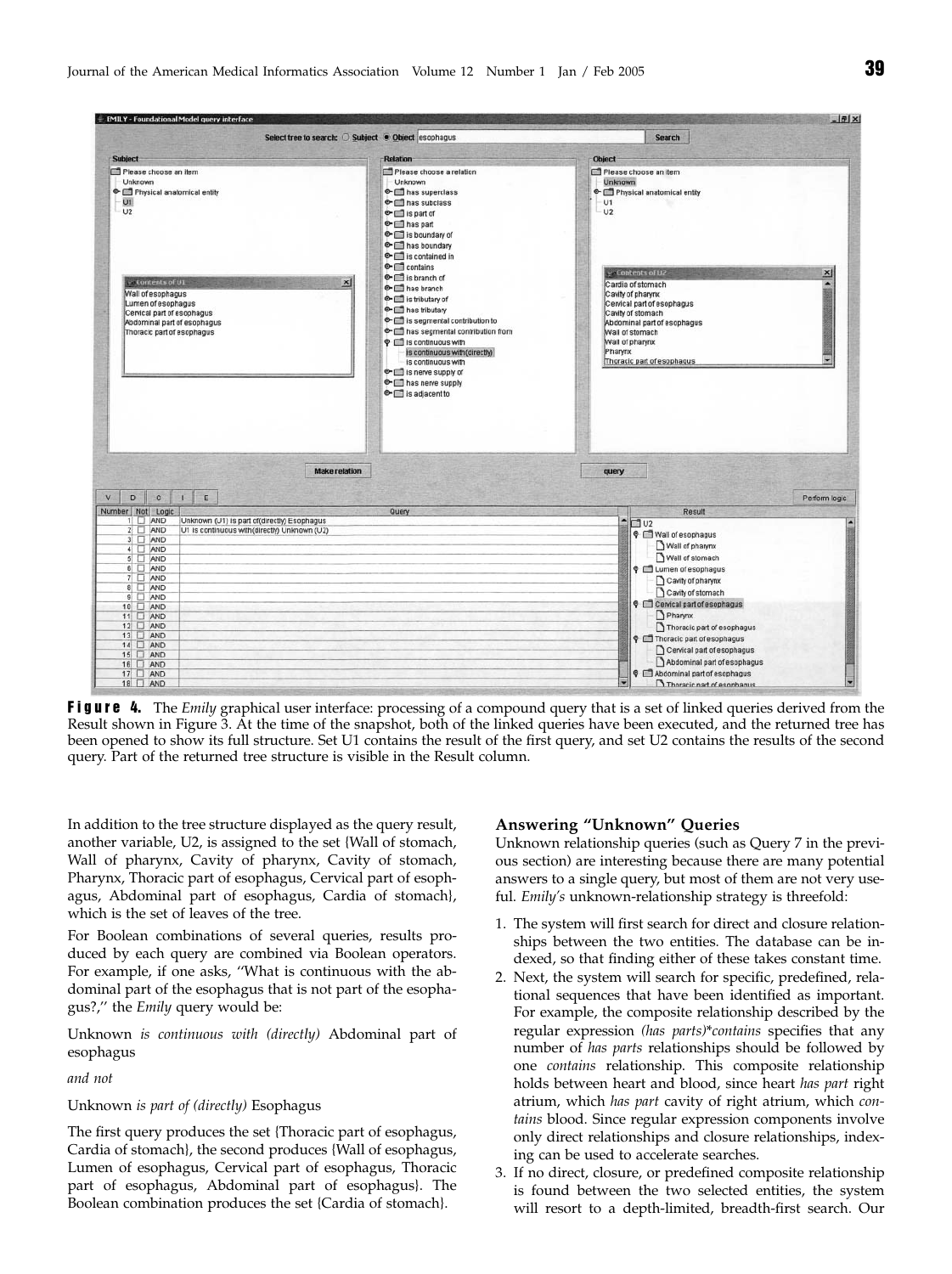current system can search four levels of the FMA structure in an acceptable amount of time.

## The Graphical User Interface

The Emily graphical user interface is shown in Figures 3 and 4. The upper part of the screen is for entry of basic queries. The user can select an anatomical entity or Unknown from each of the fields: Subject, Relation, and Object. When selecting an anatomical entity, the user can type in a term (or its synonym) directly into the top search box labeled ''Select tree to search'' or select a term by browsing through the entire hierarchy of terms from the AT (is-a hierarchy) of the FMA. Clicking on the Query button causes *Emily* to translate the query into appropriate calls to the Protégé API and to then display the result next to the representation of the query in the lower part of the screen. A basic query is processed in Figure 3. Figure 4 shows a compound query with its returned results. The search facility allows wild-card searches. For example, if a user types the string "cardiac\*" into the search field, Emily returns the list of FMA terms starting with the word cardiac (Cardiac apex, Cardiac atrium, Cardiac border, etc.). Users can review previous results to select a prior term as a new query component.

## Status Report

In this section, the authors describe a formative evaluation of the potential for Emily to be used as a tool for evaluation of the FMA.

To gain some independent measure of the reliability of Emily, the authors used two of several published compendia of anatomy examination questions<sup>20,21</sup> to establish whether *Emily* could process items selected from them. First, nine multiplechoice questions were selected which the authors considered representative of the different kinds of challenges that anatomists might encounter in presenting examination items to the FMA through Emily. The authors analyzed the results to better understand Emily's capabilities for handling items of different levels of difficulty. Next, the authors performed a quantitative analysis on a different, larger set of question items to determine the proportion that Emily could answer correctly and to analyze the reasons for any failures. Finally, the authors performed a timing study on a third set of selected items to estimate Emily's efficiency for query processing.

## Selection of Representative Query Items for the Evaluation

Two basic difficulties with selecting examination questions arose: (1) due to the nature of the science of anatomy (which, like the FMA, is concerned strictly with describing the structure of the body), question items that required integration of knowledge of function, development, and even clinical correlation with pure structure-related information had to be eliminated (i.e., dropped from use in the evaluation) and (2) discrepancies in specificity between English-language expressions in the questions and the FMA, both in the naming of anatomical structures and of relationships, forced evaluators to translate ''native'' examination items into a format suitable for Emily. The translation from English examination questions to Emily queries was performed by a group of project anatomists. While several of the English expressions translated directly to relationships, others required some amount of human thought and anatomical knowledge to develop. The evaluation used the translations for the nine examination

items, which are illustrated in detail in Appendix 1. For example, the first case in Appendix 1 involved an easy translation of ''is continued as'' from the examination item to ''is continuous with (directly)" in *Emily*. The second example involved more complex translation of ''supplies'' to ''is-nerve-supply-of'' in Emily, as well as ''arises from'' to ''is branch of (directly)'' and ''notches'' to ''is adjacent to.'' In the fourth example, a shortcoming of Emily was uncovered in that ''lies anterior to'' and ''is lateral to'' in examination items could only be translated as ''is adjacent to'' in Emily. The FMA representation allows attribute slots for ''is adjacent to'' that can hold values such as ''lateral to'' and ''anterior to,'' but the current version of Emily cannot access those attribute slots. Several other examples illustrate the use of synonyms by Emily.

## Emily's Ability to Return Correct Answers

This study attempted to measure the proportion of questions for which Emily could process and provide a correct answer. The evaluation secondarily attempted to gain insight into causes of query failures. The questions for this exercise were chosen from only one of the two reference texts.<sup>20</sup> The first 100 questions in each of the first seven chapters of this text were captured, considering each option in a multiple choice item as a ''separate question'' (i.e., a multiple choice question with five options counted as five separate questions for submission to Emily). In all, 700 questions were reviewed and those that required anything other than structural knowledge of human anatomy were removed, leaving 486 questions (see Table 1). The authors then eliminated those questions containing relationships not found in the FMA. Finally, 100 items were randomly selected from the remaining 412 candidate questions. Table 1 shows the results of this component of the study, broken down by chapters of the text.

As shown in Table 1, of the 100 questions that the authors attempted to submit to Emily, ten were answered correctly, ten could not be formulated due to Emily's inability to handle attributed relationships, and 80 were not answered because the required data had not been entered as yet into the FMA database. However, when the authors entered the data required by ten questions randomly selected out of the 80 unanswered questions, Emily answered all ten of them correctly. The following example illustrates the process:

Question. The greater sciatic foramen transmits the following structures, EXCEPT:

- 1. Superior gluteal vessels
- 2. Posterior cutaneous nerve of thigh
- 3. Piriformis muscle
- 4. Obturator internus
- 5. Inferior gluteal vessels

Answering this question through Emily first required the translation of the active term ''transmits'' into a structural relationship represented in the FMA. A foramen is classified in the FMA as an Anatomical conduit, which contains, rather than transmits diverse anatomical structures. Therefore, the authors translated this question into the following Emily query:

#### Greater sciatic foramen contains Unknown

Upon initially submitting this query, Emily returned an empty result set. Inspection of the knowledge base revealed that the values for the contains relationship in the frame of Greater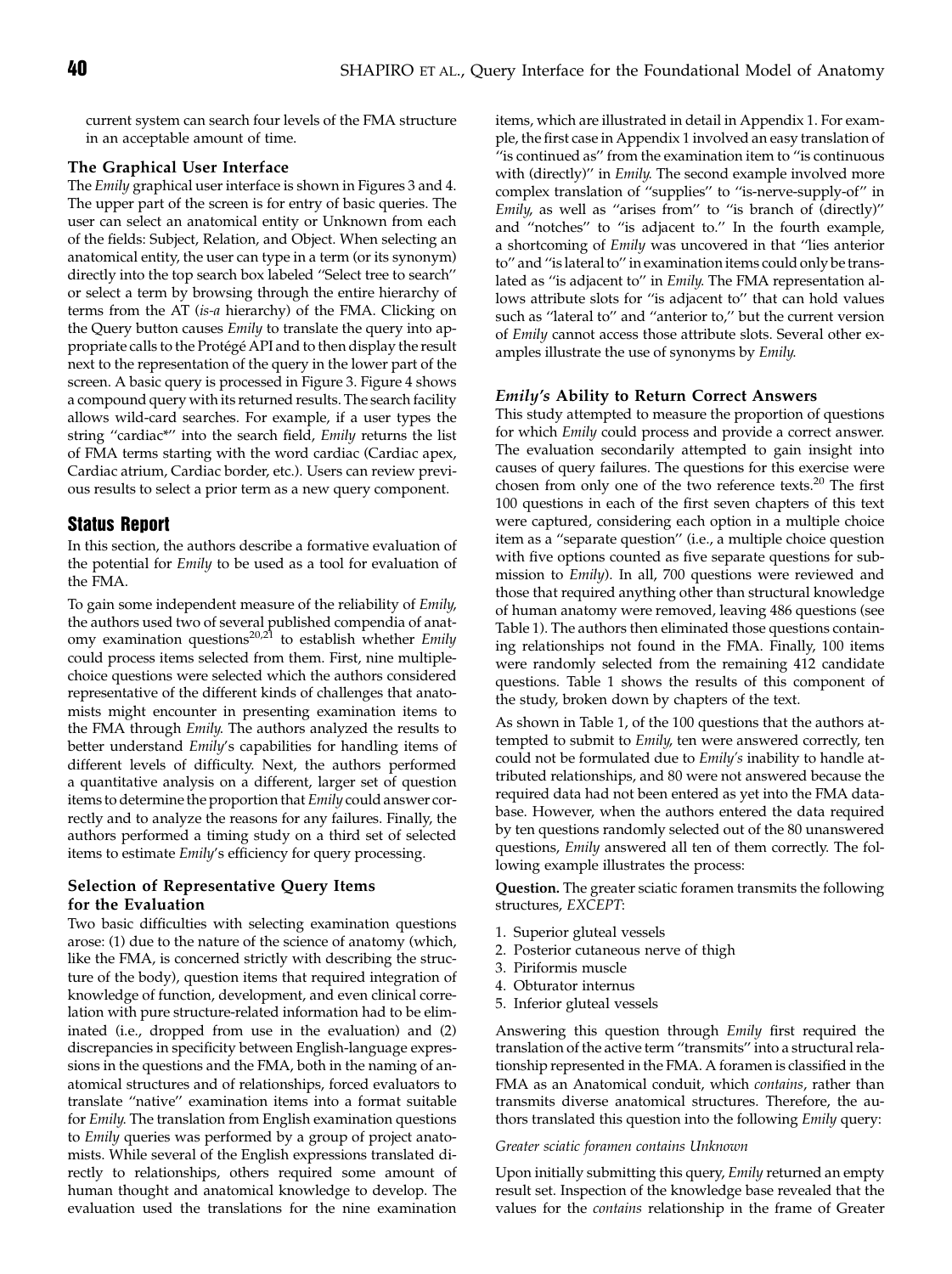| Chapter | Title               | Purely<br>Structural | Relation in<br><b>FMA</b> | Attempted by<br>Emily | Answer<br>Correct | Data Not<br>in FMA | Problem Due<br>to Inaccessible<br>Attribute of Relation |
|---------|---------------------|----------------------|---------------------------|-----------------------|-------------------|--------------------|---------------------------------------------------------|
|         | Upper Limb          | 70                   | 64                        | 12                    |                   |                    |                                                         |
|         | Lower Limb          | 69                   | 63                        | 16                    |                   |                    |                                                         |
| 3       | Thorax              | 84                   | 60                        | 13                    |                   |                    |                                                         |
| 4       | Abdomen             | 72                   | 58                        | 17                    |                   | 16                 |                                                         |
| 5       | Pelvis and Perineum | 87                   | 78                        | 20                    |                   | 17                 |                                                         |
| 6       | Head and Neck       | 71                   | 56                        |                       |                   |                    |                                                         |
| 7       | Nervous System      | 33                   | 33                        | 15                    |                   | 15                 |                                                         |
|         | Total               | 486                  | 412                       | 100                   |                   | 80                 | 10                                                      |

Table 1 ■ Emily's Performance on a Randomized Sample of Queries Derived from Published Anatomy Examination Questions

FMA = Foundational Model of Anatomy.

sciatic foramen had not been entered. Not surprisingly, when the query was resubmitted after entering the appropriate data, Emily returned the result set: {Superior gluteal artery, Inferior gluteal artery, Superior gluteal vein, Inferior gluteal vein, Superior gluteal nerve, Inferior gluteal nerve, Piriformis, Posterior femoral cutaneous nerve, Internal pudendal artery, Internal pudendal vein, Pudendal nerve, Sciatic nerve, Nerve to obturator internus, Nerve to quadratus femoris}.

#### Query Efficiency

To evaluate Emily's response time, the authors chose a set of ten representative queries, of varying degree of difficulty, and timed their processing. All efficiency tests were performed with both the Emily application and a local MySQL DBMS running on a PC with a 2.60 GHz Intel Pentium 4 processor and 1 GB of RAM. Each query was chosen because it was representative of a particular class of queries. The queries, along with a brief description, were as follows:

1. Heart has part (directly) Unknown

This query is a simple direct query but on a heavily populated slot (32 values).

2. Heart has part Unknown

This query is the transitive closure of query 1 and yields a highly populated result list (472 values).

3. Heart has boundary (directly) Unknown

Like 1, this is a simple direct query but on a lightly populated slot (1 value).

4. Heart has boundary Unknown

The transitive closure of 3, again with a lightly populated result set (1 value).

5. Heart Unknown Esophagus

An unknown relation query where the two entities are directly related by a single edge.

6. Heart Unknown Wall of right atrium

An unknown relation query that requires transitive closure (two edges).

7. Heart Unknown Pharynx

An unknown relation query that requires breadth first search (mixed relations three edges deep).

8. Right eye Unknown Heart

An unknown relation query for which there is no answer found. Queries with no answers typically take longest because Emily must search the entire tree from the subject node to a depth of 4 to determine that there is no answer.

9. Heart Unknown Right eye

The same unknown relation query as in 8 but with the subject and object transposed. While this appears to be the same query as 8, it is interesting because it illustrates the point that the query time is a function of the branching factor of the subject tree, not the object tree.

10. Heart is adjacent to (directly) unknown AND stomach is continuous with unknown

This query is actually a Boolean combination of two other queries: 1. Heart is adjacent to (directly) unknown, and 2. Stomach is continuous with unknown. The query time is the sum of the times to answer both subqueries (125 milliseconds for the first and 63 milliseconds for the second) plus the time it took to perform the Boolean AND operation  $\leq 1$  millisecond). Processing times for these ten queries are illustrated in Table 2. Some queries were repeated to illustrate the effect of precaching data from the database (Sequential Run column).

## **Discussion**

The formative evaluation indicates that the Emily relationcentric query interface allows anatomists who are nonprogrammers as well as programmers not trained in anatomy to enter both simple and relatively complex queries concerning the structural relationships among anatomical entities of the human body. About 90% of the structural queries selected from the published compendia of anatomy questions could be translated into the format required by Emily. Relatively

Table 2  $\blacksquare$  Processing Times of Ten Queries (Described in the Text) by Emily

|                | Sequential Run                |             |
|----------------|-------------------------------|-------------|
| Query No.      | (Higher Runs Use Cached Data) | Time (msec) |
| 1              | 1                             | 328         |
| 1              | 2                             | 16          |
| $\overline{2}$ | 1                             | 2,672       |
| $\overline{c}$ | 2                             | 531         |
| 3              | 1                             | 47          |
| 3              | 2                             | 15          |
| 4              | 1                             | 16          |
| $\overline{4}$ | $\overline{2}$                | $<$ 1       |
| 5              | 1                             | 672         |
| 5              | $\overline{2}$                | $<$ 1       |
| 6              | 1                             | 2,703       |
| 6              | $\overline{2}$                | 94          |
| 7              | 1                             | 9,594       |
| 7              | 2                             | 828         |
| 8              | 1                             | 42,608      |
| 9              | 1                             | 198,591     |
| 10             | 1                             | 188         |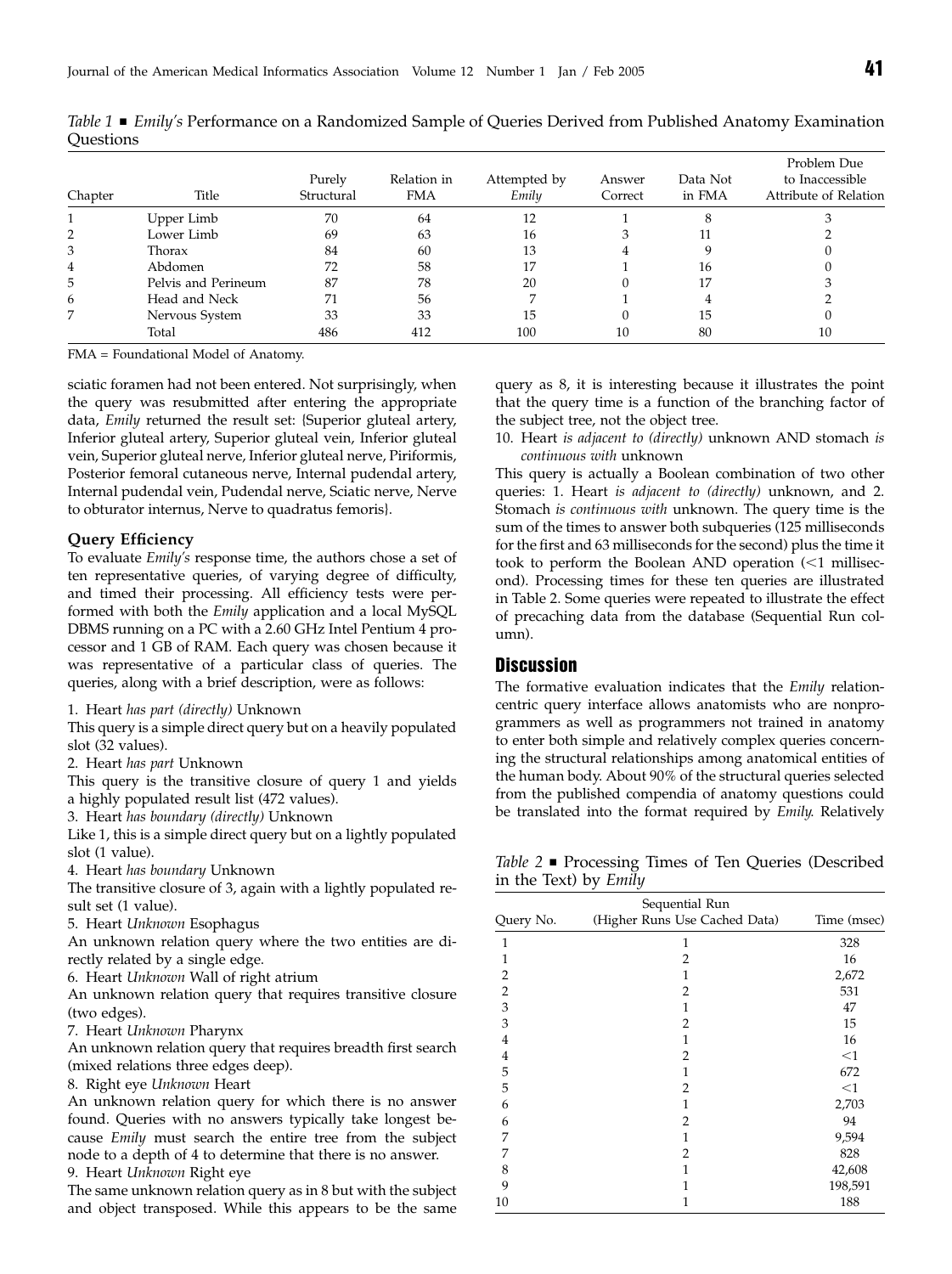simple extensions to the program should allow most, or all, of the query types to be answered if the content is present in the FMA. In addition, the response time for all but the most unlikely queries (queries 8 and 9 in Table 2) is acceptable for use in an interactive application.

However, the results also indicate a substantial need for human translation of English-language expressions into terms and relationships compatible with Emily and FMA representations. This need arises because anatomy questions in compendia of the type used in this evaluation<sup>20,21</sup> tend to use general terms and homonyms (the meaning of which is provided by the question's context), whereas the FMA terms are highly specific. Many of these translations require knowledge of anatomy. This requirement might not present a problem for well-trained anatomists who will be recruited to evaluate the FMA (although it might present a more substantial problem for novice students). The anatomists involved in the current formative evaluation were able to translate all options in the selected multiple choice type examination questions (see Appendix 1) into a format processable by Emily, except when these examination questions contained FMA relationships whose attributes were inaccessible to Emily. The answers to the nine translated questions in Appendix 1, derived from the results returned by Emily, were consistent in all instances with the published keys for the original questions. However, as noted, significant deficiencies in the comprehensiveness of the FMA prevented Emily from returning correct responses in 80 of 100 queries (Table 1).

These results suggest that, in the hands of domain experts, Emily may become a useful tool for evaluation of the FMA. Unless the evaluation is to be limited to low-level knowledge elements, such as comprehensiveness of content and equivalence of terms, the involvement of domain experts in the evaluations becomes inevitable. The involvement of domain experts has been advocated in the evaluation of medical informatics systems,<sup>22</sup> but cautions have also been sounded about such a strategy.<sup>23</sup> If domain experts, such as anatomists, look to their domain's time-honored sources as gold standards for evaluating a machine-based knowledge system, the information they provide will be of limited value to the system's developers. Therefore, these evaluators must be provided with insights into the different requirements for representing knowledge in traditional media versus formal systems, and they must be educated about the conceptual design of the latter systems. Meaningful input can be expected only from those participants in the analysis who have grasped the rationale accounting for the inherent differences between hardcopy and formal knowledge sources. Such an understanding will enable the evaluators to make the kinds of translations that the authors had to generate for the anatomy examination items.

The authors have learned a number of valuable lessons from this work. First, the relation-centric query format provided by Emily does allow most structural queries to be answered, but some cannot be formulated due to the inaccessibility of relationship attributes through the interface. There are many important structural questions that require attributed relationships, which the FMA provides but Emily does not yet answer. Second, the Emily interface was found to be easy to use by the anatomists who conducted the experiments. In particular, Emily allowed complex queries to be formulated that (1) could not be asked via the Protégé-2000 interface without a huge amount of search carried out interactively by a knowledgeable human and (2) could not be asked via a database query language without a large amount of knowledge about the structure of the database and some amount of programming capability. On the negative side, the authors have learned that some domain knowledge is required both for limiting queries to those that a domain-specific knowledge base can answer and for decomposing queries into the format that Emily can handle. A table that translates commonly used language into the more precise terminology of the FMA could be helpful here, but the construction of such a table is a large task and is not part of our current design plans. Finally, the biggest lesson learned was that without such a query interface, it would be very difficult to detect gaps in a knowledge base the size of the FMA.

The *Emily* interface is not specific to the FMA knowledge base; it could potentially be used with any large semantic network. The authors, however, are mainly interested in its use for both accessing and evaluating the FMA. To this end, Emily is being updated to handle attributed relationships and to add more power to the unknown relationship queries. A version of the program called Emily Light is being developed that can be executed from a Web site, without any downloading or installation required. This version will help the authors to identify gaps in the knowledge base and will make it easier for domain experts to evaluate the FMA, once it is more fully populated.

#### $References \blacksquare$

- 1. Rosse C, Ben Said M, Eno KR, Brinkley JF. Enhancements of anatomical information in UMLS knowledge sources. In: Gardner R, ed. Proceedings of the 19th Annual Symposium on Computer Applications in Medical Care, New Orleans, LA: Hanley & Belfus; 1995:873–7.
- 2. Lindberg DAB, Humphreys BL, McCray AT. The unified medical language system. Methods Inf Med. 1993;32:281–91.
- 3. Rosse C, Mejino JL, Modayur BR, Jakobovits RM, Hinshaw KP, Brinkley JF. Motivation and organizational principles for anatomical knowledge representation: the Digital Anatomist symbolic knowledge base. J Am Med Inform Assoc. 1998;5:17–40.
- 4. Rosse C, Shapiro LG, Brinkley JF. The Digital Anatomist foundational model: principles for defining and structuring its concept domain. Proc AMIA Fall Symp. 1998:820–4.
- 5. Rosse C, Mejino JLV. A reference ontology for bioinformatics: the Foundational Model of Anatomy. J Bioinform. 2003;36:478–500.
- 6. Chute CG, Cohn SP, Campbell KE, Oliver DE, Campbell JR. The content coverage of clinical classifications. J Am Med Inform Assoc. 1996;3:224–33.
- 7. Humphreys BL, McCray AT, Cheh ML. Evaluating the coverage of controlled health data terminologies: report on the results of the NLM/AHCPR large scale vocabulary test. J Am Med Inform Assoc. 1997;4:484–500.
- 8. McCray AT, Chech ML, Bangalore AK, et al. Conducting the NLM/AHCPR Large Scale Vocabulary Test: a distributed Internet-based experiment. Proc AMIA Fall Symp. 1997:560–4.
- 9. Bodenreider O, Burgun A, Botti G, Fieschi M, Le Beaux P, Kohler F. Evaluation of the Unified Medical Language System as a medical knowledge source. J Am Med Inform Assoc. 1998;5:76–87.
- 10. Grosso WE, Eriksson H, Fergerson RW, Gennari JH, Tu SW, Musen MA. Knowledge modeling at the millennium (the design and evolution of Protege-2000). Presented at the Twelfth Banff Workshop on Knowledge Acquisition, Modeling and Management, Banff, Alberta, 1999.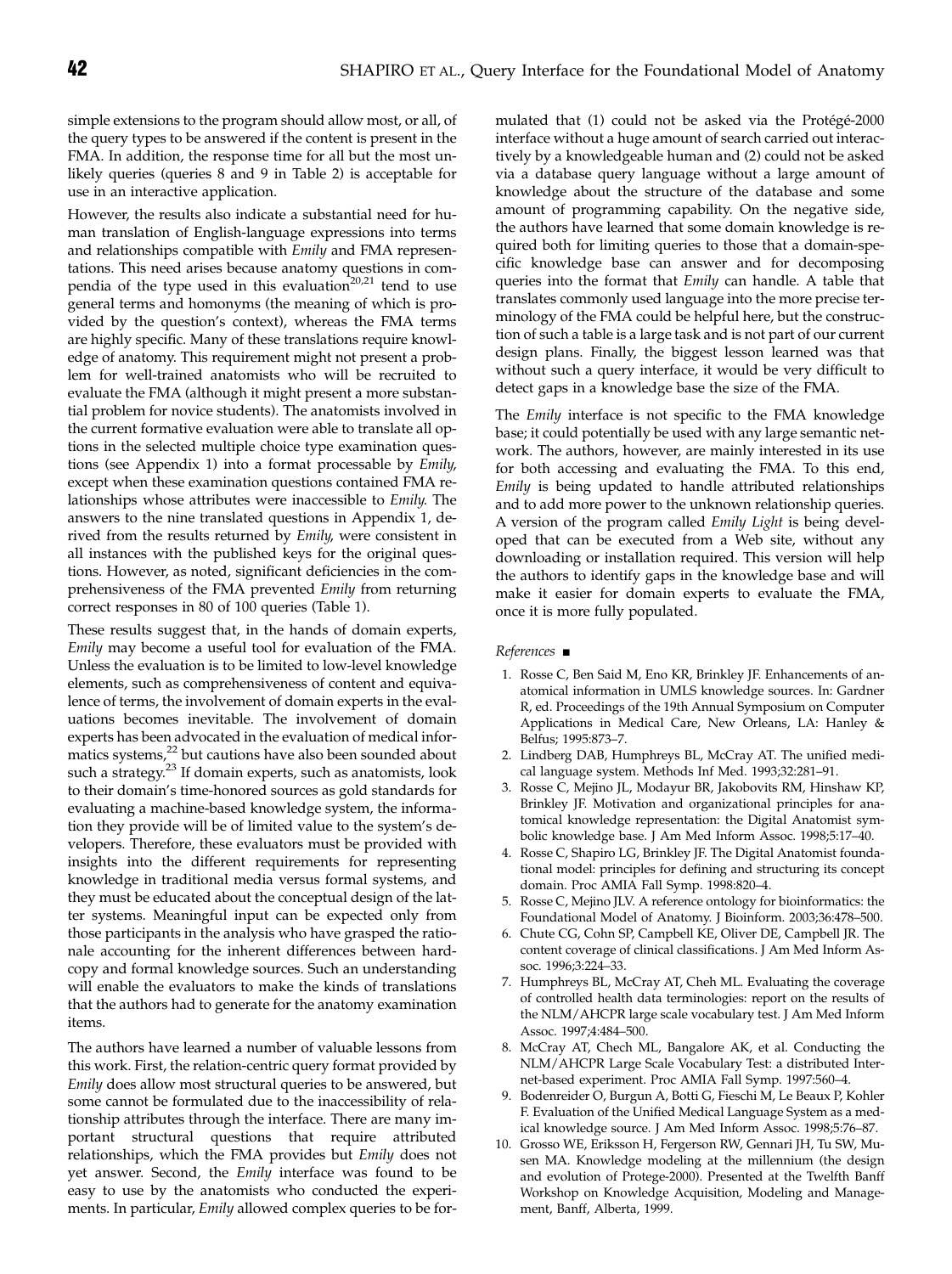- 11. Noy NF, Musen MA, Mejino JLV, Rosse C. Pushing the envelope: challenges in a frame-based representation of human anatomy. Data Knowledge Engineering. 2004;48:335–59.
- 12. Mejino JLVJ, Rosse C. Symbolic modeling of structural relationships in the Foundational Model of Anatomy. Presented at the First International Workshop on Formal Biomedical Knowledge Representation (KR-MED 2004), Whistler Mountain, Canada, 2004.
- 13. Detwiler L, Mejino J, Rosse C, Brinkley J. Efficient Web-based navigation of the Foundational Model of Anatomy. Proc AMIA Symp. 2003:829.
- 14. Mork P, Brinkley JF, Rosse C. OQAFMA Querying Agent for the Foundational Model of Anatomy: a prototype for providing flexible and efficient access to large semantic networks. J Biomed Inform. 2003;36:501–17.
- 15. Fernandez M, Florescu D, Levy H, Suciu D. A query language for a web site management system. SIGMOD Record. 1997;26:4–11.
- 16. Storey M, Wong K, Fracchia P, Müller HM. On integrating visualization techniques for effective software exploration. In: Proceedings, IEEE Symposium on Information Visualization, 1997, pp 38–45.
- 17. Storey M, Musen M, Silva J, et al. Jambalaya: interactive visualization to enhance ontology authoring and knowledge acquisition in Protege. Presented at: Workshop on Interactive Tools for Knowledge Capture, 2001; Victoria, BC.
- 18. Rogers J, Roberts A, Solomon D, et al. GALEN ten years on: tasks and supporting tools. In: Patel V (ed). Proceedings of the 10th World Congress on Health and Medical Informatics, MEDINFO 2001. Amsterdam: IOS Press, 2001, pp 256–60.
- 19. Rector A, Bechhofer S, Goble C, Horrocks I, Nowlan W, Solomon W. The GRAIL concept modelling language for medical terminology. Artif Intell Med. 1997;9:139–71.
- 20. Fitzgerald MJT, Golden JP. Anatomy 1600 Multiple Choice Questions. London: Butterworth, 1973.
- 21. Wilson JL. Anatomy 700 Questions: A USMLE Step I Review, 10th ed. East Norwalk, CT: Appleton and Lange, 1995.
- 22. Hripcsak G, Wilcox A. Reference standards, judges, and comparison subjects: roles for experts in evaluating system performance. J Am Med Inform Assoc. 2002;9:1–15.
- 23. Miller RA. Reference standards in evaluating system performance. J Am Med Inform Assoc. 2002;9:87–8.
- 24. Rosse C, Gaddum-Rosse P. Hollinshead's Textbook of Anatomy, 5th ed. Philadelphia: Lippincott, 1997.

Appendix  $1 \blacksquare$  EXAMPLES OF TRANSLATIONS OF EXAM QUESTIONS FOR EMILY

- 1. The spine of the scapula is continued as the
	- a. Coracoid process
	- b. Angle of the scapula
	- c. Infraglenoid tubercle
	- d. Supraglenoid tubercle
	- e. Acromion process

Item 1 is a straightforward one for Emily; it exemplifies items requiring easy translation. The phrase ''is continued as'' translates directly to the ASA relationship is continuous with (directly). Thus, the query to Emily can be phrased as

Spine of scapula is continuous with (directly) Unknown

for which Emily returns the result set {Acromion, Body of scapula}, which indicates that the correct answer is e. This question (and most of the others) can also be solved by executing several Boolean queries, such as

Spine of scapula is continuous with (directly) Coracoid process for which Emily will answer no.

- 2. The suprascapular nerve
	- a. Supplies the infraspinatus muscle
	- b. Arises from the lateral cord of the brachial plexus
	- c. Notches the axillary border of the scapula
	- d. All of the above
	- e. A and B only

Item 2 illustrates the need for substantial translation, calling for knowledge of anatomy and of the FMA. Options a, b, and c require the translation of the phrases ''supplies,'' ''arises from,'' and ''notches'' since they are absent from the Foundational Model, as such. ''Supplies'' is a functional relationship and was translated into is nerve supply of. ''Arises from'' was translated to is branch of (directly), and the term "notches" (which erroneously implies an active process) was translated as is adjacent to. Checking the validity of choices a, b, and c can be done with the following Boolean queries:

Suprascapular nerve is nerve supply of Infraspinatus. Suprascapular nerve is branch of (directly) Lateral cord of brachial plexus.

Suprascapular nerve is adjacent to Axillary border of scapula.

The answer to the first query is *yes*, while the answer to the other two queries is no, which indicates that the correct answer to the examination question is choice a.

- 3. The thoracodorsal nerve
	- a. Is a branch of the posterior cord of the brachial plexus
	- b. Supplies the serratus anterior muscle
	- c. Is cutaneous to dorsal surface thorax
	- d. All of the above
	- e. A and B only

Like item 2, item 3 presents some translation challenges to deriving the appropriate relationships for *Emily*, resulting in a need for inferring the correct answer from the returned results. To illustrate a different strategy, the authors translated options a and b as the following queries:

Thoracodorsal nerve is branch of (directly) Unknown Thoracodorsal nerve is nerve supply of Unknown.

Anticipating that if the nerve had a cutaneous branch, Emily would return it, option c was submitted as

### Thoracodorsal nerve has branch (directly) Unknown

For the first query, Emily returned Posterior cord of brachial plexus, indicating that option a is correct. For the second query, Emily returned Latissimus dorsi, indicating that option b is incorrect. Translation of option c remains problematic; however, Emily found no results in response to the third query, which suggests either that the thoracodorsal nerve has no branches or that no branches have been entered in the database. (The nerve, in fact, has no branches, but the FMA does not represent the absence of branches.) Regardless of the ambiguities of the translation and the results of the third query, both options d and e can be excluded on the basis of the information provided by Emily, leaving a as the correct answer, which tallies with the key. It may be of interest to note that the mechanics of many multiple-choice questions invite such reasoning from examination takers, which is independent of their knowledge of the domain that is being tested.

- 4. The axillary vein
	- a. Is lateral to the axillary artery
	- b. Is devoid of valves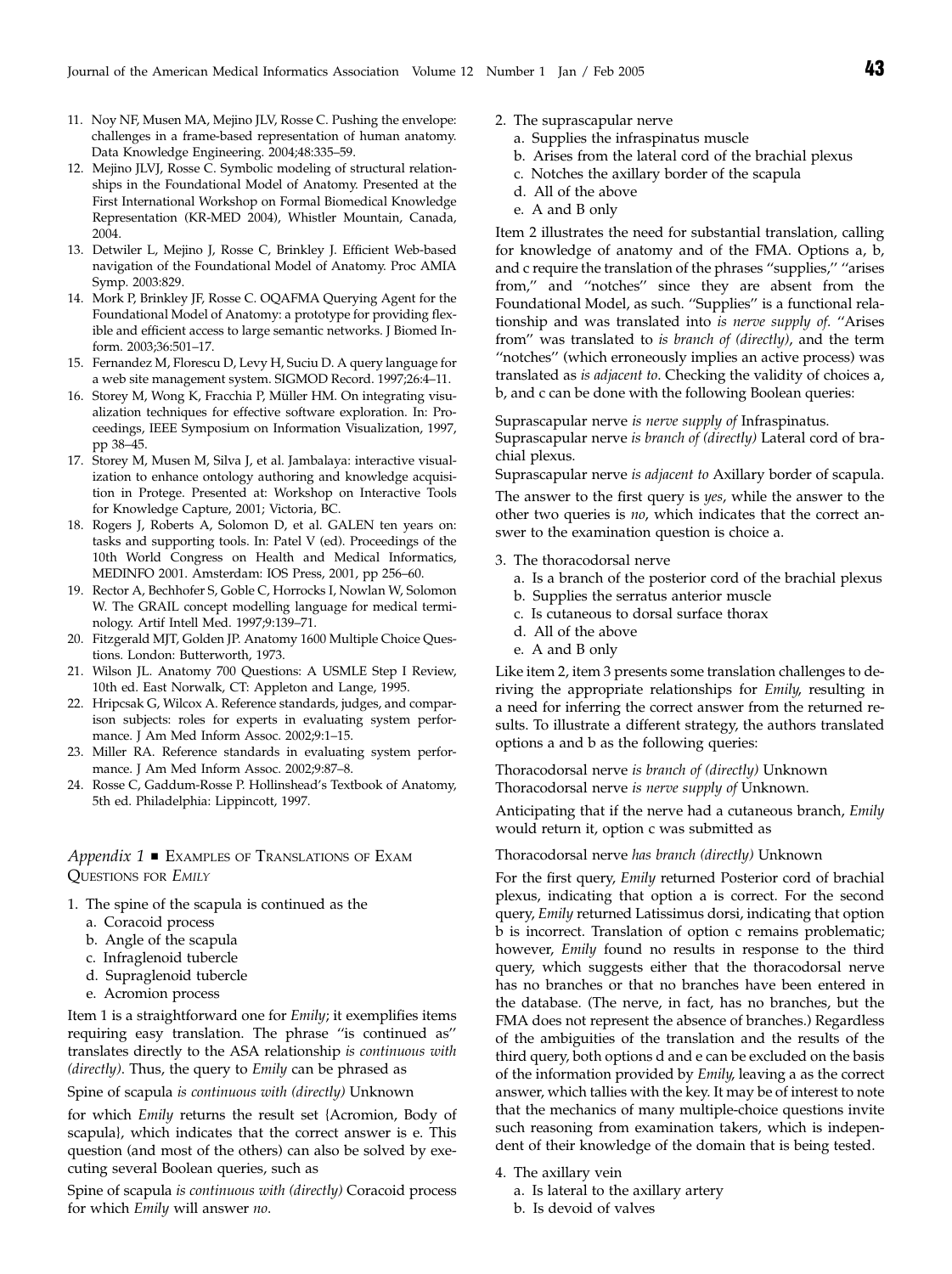- c. Lies anterior to pectoralis minor
- d. Is directly continuous with the brachiocephalic vein
- e. None of the above

The authors selected this item to illustrate structural relationships that Emily is currently unable to handle. Options b and d are straightforward for Emily. Option d can be entered directly and the authors translate option b as

#### Axillary vein has part (directly) Valve of axillary vein.

Emily returns the answer no to each Boolean query. However, options a and c cannot be queried by the current version of Emily. The relationships ''lateral'' and ''anterior'' named in options a and c, respectively, are in fact attributes of the adjacent to slot of an anatomical entity. Although attributed relationships are represented in the FMA, the current version of Emily does not retrieve the attributes of relations. However, implementation of this capability is fairly straightforward and will be added to the next version.

- 5. The coronary sinus receives each of the following vessels EXCEPT the
	- a. great cardiac vein
	- b. middle cardiac vein
	- c. anterior cardiac vein
	- d. small cardiac vein
	- e. posterior vein of the left ventricle

Item 5 illustrates the often-used examination item format that asks for an exception, which actually simplifies translation into Emily's format. Although it requires the translation of "receives" to the ASA relation has tributary (directly), all four choices can be covered by a single query:

## Coronary sinus has tributary (directly) Unknown

for which Emily returns the result set {Great cardiac vein, Posterior vein of left ventricle, Middle cardiac vein, Small cardiac vein, Oblique vein of left atrium}. This indicates that choice c is the required exception.

- 6. A tumor involving the fifth to twelfth thoracic vertebrae could affect each of the following structures in the posterior mediastinum EXCEPT the
	- a. thoracic duct
	- b. phrenic nerve
	- c. azygos vein
	- d. descending aorta
	- e. esophagus

Item 6 is more typical of the type of questions included in anatomy examinations than the previous items. The challenge that it presents is that it does not explicitly state the relationship to be translated. The translated query is

#### Posterior mediastinum contains (directly) Unknown

and Emily returns the result set {Esophagus, Azygos vein, Descending aorta, Trunk of thoracic duct, Thoracic part of trunk of right vagus nerve, Thoracic part of trunk of left vagus nerve}. Since Phrenic nerve is not returned, choice b is the correct answer.

An alternative and more desirable (albeit more laborious) way to submit the question would be to query which of the structures listed in the options has an anterior adjacency in the posterior mediastinum to the fifth to twelfth thoracic vertebrae, which is the logical relationship to query. This approach, however, cannot be pursued until Emily can handle attributed relationships. Such an approach would reveal a flaw in the question, which calls for faulty reasoning. For the sake of expedience, our translation conforms to the faulty reasoning. The stem of the question restricts the options to structures located in the posterior mediastinum, yet the correct answer specified by the key can only be reasoned on the basis of a location other than the posterior mediastinum. The question provides an illustration of arriving at the right answer for the wrong reasons.

- 7. Each of the following is related to the lumen of the right ventricle EXCEPT the
	- a. interventricular septum
	- b. trabeculae carneae
	- c. bicuspid valve
	- d. anterior papillary muscle
	- e. septomarginal band

This is a good question on which to use *Emily's* unknown relationship query. Since the FMA constrains the term lumen to tubular structures, the authors need to use instead the term cavity.

The FMA does not allow plural terms, and so the authors use the singular term Trabecula carnea instead of trabeculae carneae in option b. Since there is an anterior papillary muscle in both right and left ventricles, in option d, the authors use the term specific for the muscle in the right ventricle. The authors therefore translate the question into the following queries:

Cavity of right ventricle Unknown Interventricular septum Cavity of right ventricle Unknown Trabecula carnea Cavity of right ventricle Unknown Bicuspid valve Cavity of right ventricle Unknown Anterior papillary muscle of right ventricle

Cavity of right ventricle Unknown Septomarginal band

Emily returns nonempty result sets for all except choice c, which is the correct answer. Options c and e illustrate the need for enabling Emily to recognize synonyms. In the FMA, ''bicuspid valve'' and ''septomarginal band'' are synonyms of the preferred names Mitral valve and Septomarginal trabecula, respectively. Emily searches synonyms and foreign language equivalents of the entities included in a query, and it always returns preferred names in the results. Option d illustrates the difference between the specificity of terms in the FMA and general anatomical discourse, a topic better addressed in relation to the next examination question.

- 8. The left coronary artery bifurcates into the circumflex branch and the
	- a. left marginal branch
	- b. left ventricular branch
	- c. anterior interventricular branch
	- d. right marginal branch
	- e. posterior interventricular branch

For Item 8, the authors translated left coronary artery as Trunk of left coronary artery and "bifurcates into the ... branch" as the has branch (directly) relationship, yielding the query

Trunk of left coronary artery has branch (directly) Unknown

which produced the result set {Trunk of anterior interventricular branch of left coronary artery, Trunk of circumflex coronary artery, Trunk of variant atrial branch of left coronary artery}; so that option c is the correct answer.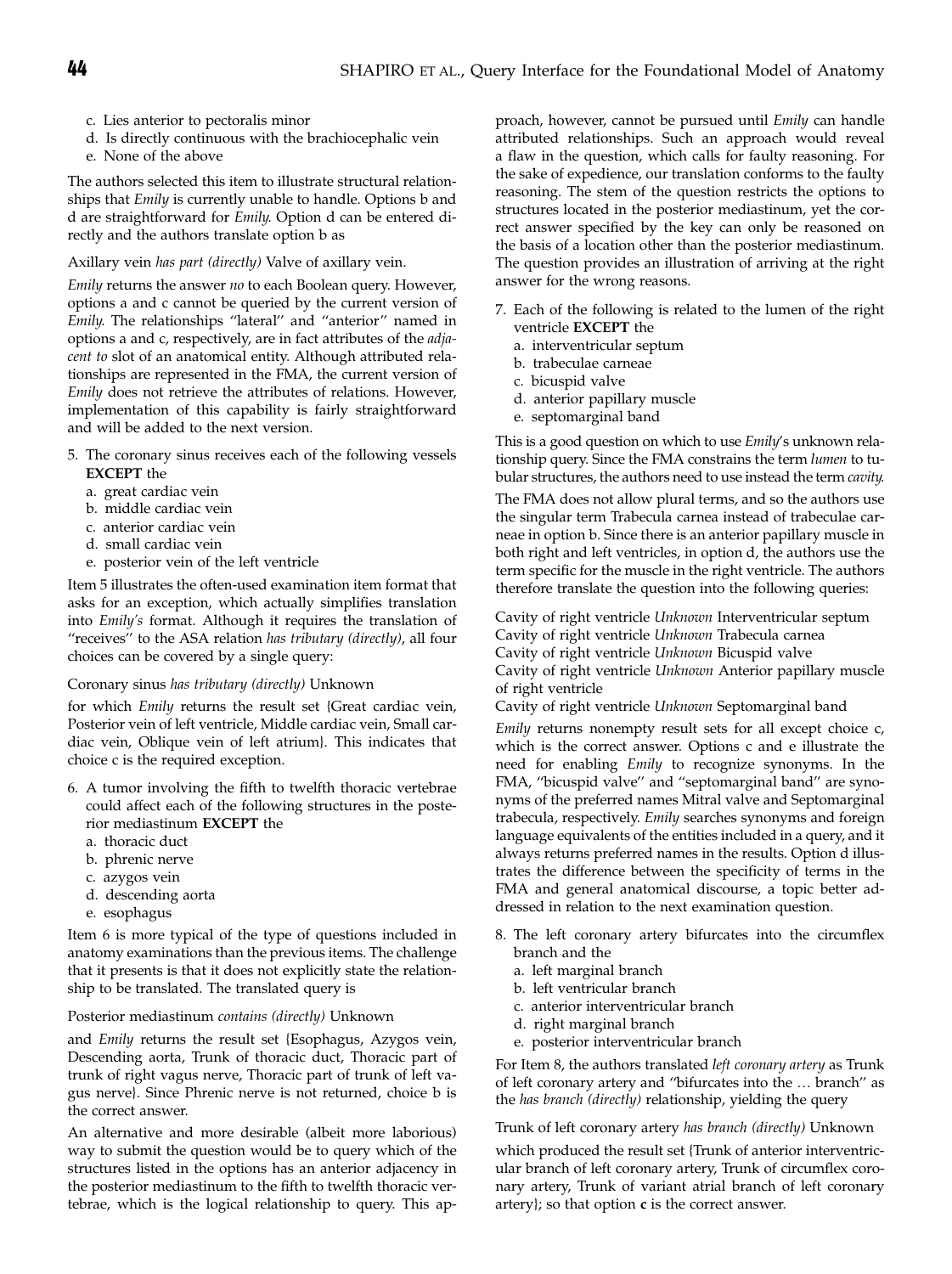Item 8 (and also Item 7) illustrates the difference between the specificity of terms in general anatomical discourse and the FMA. The term Left coronary artery is, in fact, a homonym for two distinct entities, which are readily distinguished by the context of the English sentence in which the homonym is embedded. The FMA does not allow homonyms and uses specific terms for each entity. The meaning of the term in the stem of Item 8 is suggested by the expression ''bifurcates.'' The FMA's preferred name for this entity is Trunk of left coronary artery. The other meaning of the term Left coronary artery is implied by the expression (used just as commonly in anatomical discourse) "... supplies the left ventricle, the interventricular septum,'' etc. This meaning encompasses an entire arterial tree, which includes the trunk and all its branches. The preferred name of this entity in the FMA is Left coronary artery. The trunk and branches of this tree are represented in the FMA as parts of the tree, and specific branching relationships are modeled between the trunk, branches, and subbranches to symbolically represent the specific structure of the tree.

Our translation of the term ''bifurcates'' as ''has branch (directly)" is not sufficiently specific, as indicated by the return of three rather than two branches, as a bifurcation is expected to yield. A bifurcation yields terminal branches, which are distinct from lateral branches given off along the trunk or a branch of the tree. Both terminal and lateral are attributes of the branch relationship, and as mentioned above, at the time of writing, are not processable by Emily.

- 9. The greater splanchnic nerve contains nerve fibers derived from each of the following spinal nerves EXCEPT
	- a. T5
	- b. T12
	- c. T9
	- d. T7
	- e. T8

Item 9 illustrates the need for composing a compound query and transitive closure because inference is required to trace the complex and remote branching relationships through which nerve fibers are transmitted from a segment of the spinal cord through a set of spinal nerves and their branches to the Greater splanchnic nerve. These relationships are shown graphically in Figure  $5^{24}$  to illustrate the challenge for composing the queries and to demonstrate Emily's capabilities for tracing complex relationships.

The trunk of the greater splanchnic nerve is formed by the union of its roots, which are branches of a set of sympathetic thoracic ganglia; each of these ganglia is connected by a sequence of branches to the trunk of a spinal nerve in a particular set. The stem of the item asks which of the options is not a member of this set. The intent of the item's author is to elicit from the examination taker (usually a student) a reasoning process that traces a nerve fiber through the structures that transmit such a fiber from a segment of the spinal cord to the trunk of the greater splanchnic nerve, as shown in Figure 5. Note, however, that to follow the fiber's path, the student need not necessarily know the names of the structures that transmit the fiber; however, the student will not be able to arrive at the correct answer without understanding the structural (or spatial) connections shown in Figure 5.

Emily can emulate the behavior of the student who understands these connections, provided the authors recognize in



**Figure 5.** A schematic, graphic illustration of the continuities between neural structures through which Emily traces complex relationships in the FMA to answer examination question 9. Among others not illustrated, Emily navigates through the following structures and their relations in the FMA:  $a$ , T5 segment;  $b$ , T6 segment of the spinal cord;  $c$  and  $d$ , anterior and posterior roots of the fifth thoracic nerve;  $e$ , spinal ganglion of fifth thoracic nerve; f, trunk of fifth thoracic nerve;  $g$ , posterior ramus of fifth thoracic nerve; h, fifth intercostal nerve; i, gray communicating ramus; j, white communicating ramus;  $k$  and  $l$ , fifth and sixth thoracic ganglia. Contiguous structures corresponding to  $c-i$  are all parts of one spinal nerve, such as the fifth or sixth thoracic nerve. A black line represents a single nerve fiber that extends from T5 segment of the spinal cord to the greater splanchnic nerve. Not drawn to scale. Based on Rosse and Gaddum-Rosse.<sup>24</sup>

formulating the query that there must be transitive continuity between the greater splanchnic nerve and the spinal cord segments that contribute nerve fibers to this nerve. Therefore, the authors formulate the query

Greater splanchnic nerve is continuous with Unknown

Emily returns the result set {Fifth thoracic ganglion, Sixth thoracic ganglion, Seventh thoracic ganglion, Eighth thoracic ganglion, Ninth thoracic ganglion, Tenth thoracic ganglion, Fifth thoracic nerve, Sixth thoracic nerve, Seventh thoracic nerve, Eighth thoracic nerve, Ninth thoracic nerve, Tenth thoracic nerve, T5 segment, T6 segment, T7 segment, T8 segment, T9 segment, T10 segment}.

Interpretation of the result set requires us to recognize that in the Anatomical Taxonomy of the FMA Fifth thoracic nerve is a Thoracic nerve, which is a Spinal nerve, and that Fifth thoracic nerve corresponds to the shorthand expression T5 in option a of the item. Similar translations apply to the other options. Options a, c, d, and e are found in this set (as Fifth